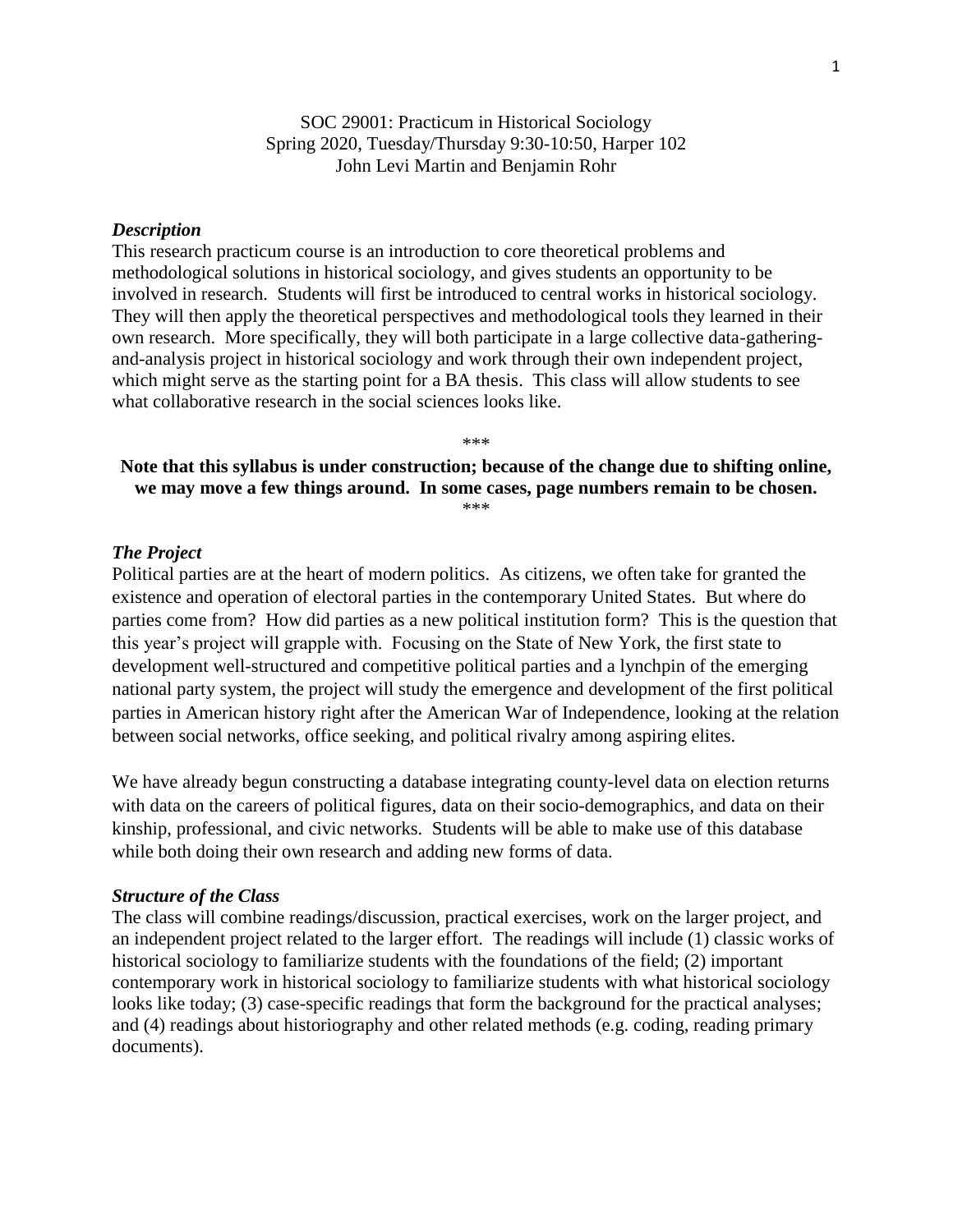The practicum part of the class consists of five types of exercises. (1) Students will read secondary literature and extract existing arguments; (2) students will learn how to find data using library and archival catalogs; (3) students will gather data as part of a larger project; (4) students will be introduced to the programming language R and will learn how to use R to manage, explore and analyze quantitative data; (5) students will analyze data from the project. The latter will include the statistical analysis of quantitative data, but also close reading of selected documents.

# *Requirements*

1) *Reading*.

Every week there are assigned readings; they are evenly divided between pivotal works in historical sociology, examples of different methodological approaches, and substantive works on the case at hand. Students are expected to be ready to discuss the works.

2) *Class Participation*.

We will do exercises in class; these should be enjoyable, hands-on, ways of "getting our hands dirty" with both primary data and with existing (coded) databases.

3) *Collective Coding*.

All students will participate in coding historical data, thus contributing to the overall project. This involves reading primary documents, coding those documents, and checking codings.

4) *Collective Analyses*.

Students will be divided into three or four groups; each group is assigned a county in the State of New York and will conduct a series of analyses for their assigned county.

5) *Individual Paper*.

Each student will write a (small) individual research paper. This could be

- a) A case study (e.g., one place and one time) using mainly secondary sources but supplemented with the coded data and/or primary documents;
- b) A primary-document based reconstruction of some aspect of the overall dataspace. For example, you might examine the correspondence between two significant actors.
- c) A data augmentation, in which you find an underutilized source of data and try to add to the existing database. For example, you might be interested in the role of land and land speculation in politics.
- d) A formal data analysis using the already coded data. For example, this could be an analysis of the structure of political careers, the structure of social networks, or the spatial distribution of different types of political figures.

## *Books*

Lachmann, Richard. 2013. *What is Historical Sociology?* Cambridge: Polity Press. Young, Alfred F. 1967. *The Democratic Republicans of New York. The Origins, 1763-1797*. Chapel Hill: University of North Carolina Press. [electronic version available]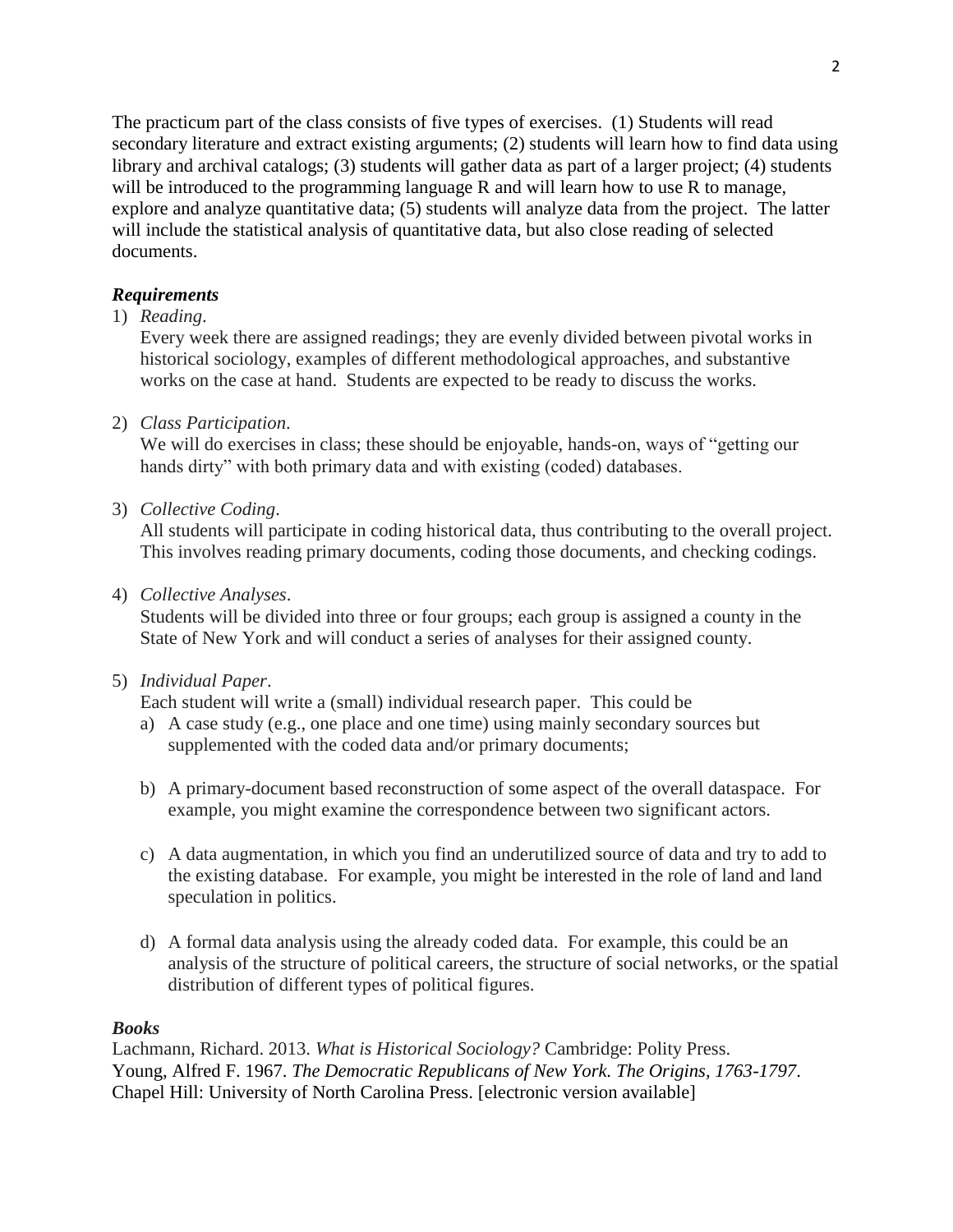Brooke, John L. 2010. *Columbia Rising: Civil Life on the Upper Hudson from the Revolution to the Age of Jackson*. University of North Carolina Press. Wood, Gordon S. 1991. *The Radicalism of the American Revolution*. New York: Vintage Books.

All other readings, unless otherwise announced, are available through Canvas, either through library reserves, or as a special content module.

### *Schedule*

Week I: THE BIG QUESTIONS What is historical sociology? What is its relation to sociological theory?

### *Day 1: Introduction to Historical Sociology*

**Reading:** Max Weber, *Economy and Society*, 38f, 54f, 217-233, 284-6, 289-92. We expect most but not all students to have familiarity with Marx, and many with Weber. If you have never read Weber, make sure you read this small bit for today's class. (It is on Canvas, but as a "module," not under library reserves.) We outline some of the most important questions that drive contemporary historical sociology.

**Doing:** We introduce the project for this quarter's class—an investigation of the formation of political parties in the United States, focusing on the case of New York. We discuss its relation to the big questions driving historical sociology. We discuss how the class will work.

#### *Day 2: Capitalism, States, and Revolutions*

**Reading:** Lachmann, chapters 1, 2, 3, 5. We discuss key substantive issues of historical sociology: the origin of capitalism, the formation of (nation) states, and the sources of revolutions.

**Doing:** We look at different sorts of data that historical sociologists will use. We walk through the existing database; how it was put together, what it can answer, what is easy to get, what is hard to get. We walk through the logic of the independent research project and talk about resources that can help students pick their project.

### **<<<< NOTE: There will be an optional "Introduction to R" class that we will schedule today for next week. >>>>**

Week II: TRANSLATING BIG QUESTIONS INTO ANSWERABLE QUESTIONS We often need to translate our question into terms like who, when, where, why, how, and with what.

#### *Day 1: The Case of the French Revolution*

**Reading:** Skocpol (selections, *States and Social Revolutions*), Markoff (Chapter 1, *The Abolition of Feudalism*), Gould (Chapter 1, *Insurgent Identities*).

**Doing:** We introduce the collective coding project and show how it is connected to the existing database. We walk through an example.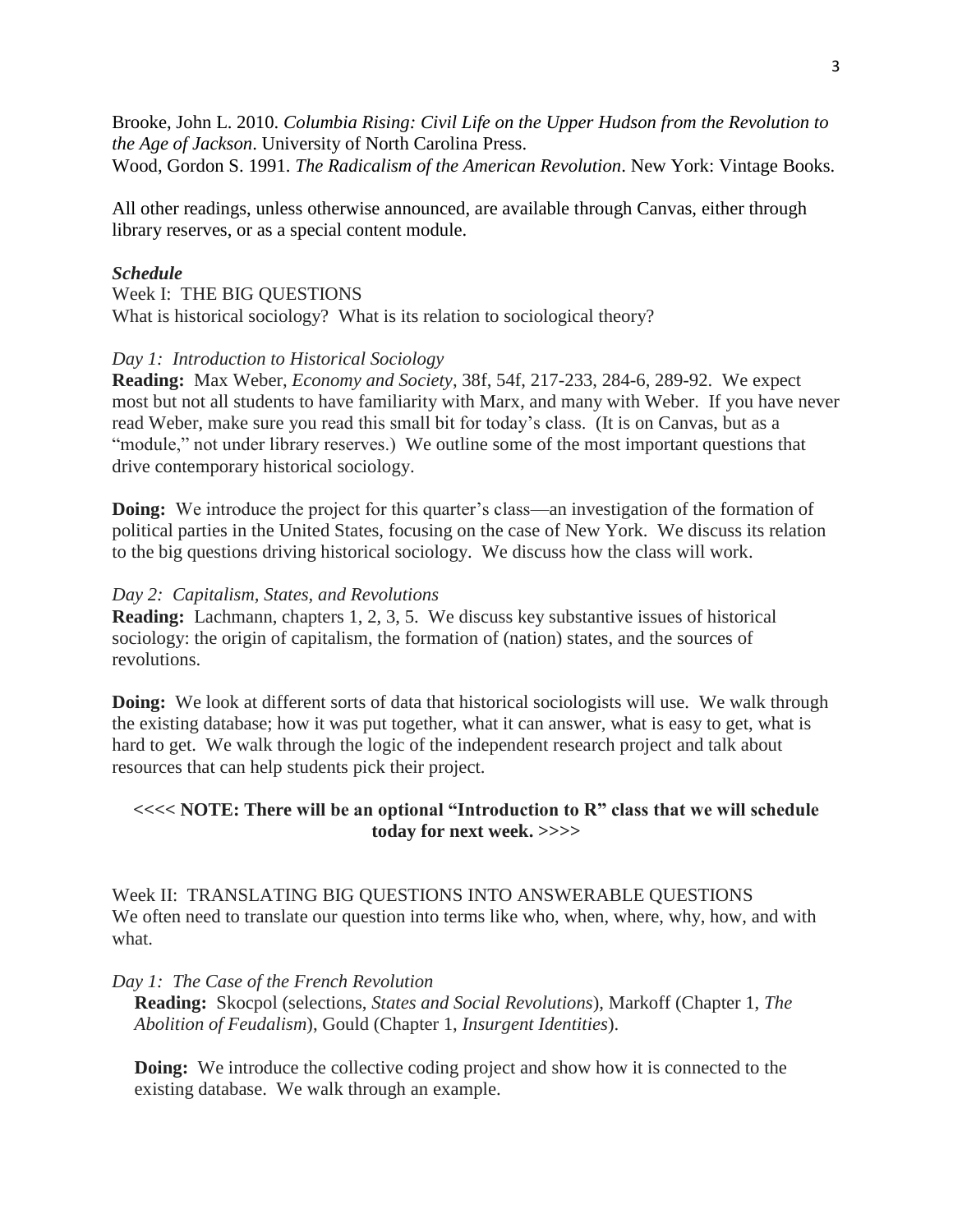### *Day 2: Introduction to the New Nation*

**Reading:** Wood, Gordon S. 1991. *The Radicalism of the American Revolution*. New York: Vintage Books, pages TBA; also you can take a look at this great book, Woody Holton, *Unruly Americans and the origins of the Constitution*, Chapter 12: "Divide et Impera", pp. 199-212.

**Doing:** We discuss the organization of archives, paying special attention to the New York State Archives. We talk about local histories.

**Handing In:** By today, you should have identified your class project. Submit a one-page précis, identifying the question, the method, and the likely data you would like to use (you might have to change if the data turn out to be unavailable).

Week III: THE QUESTION OF STATE AND PARTY FORMATION Now we turn to the project of this class: party formation in the context of state formation.

## *Day 1: Where Do States Come From?*

**Reading:** Tilly, *Coercion, Capital and European States, A.D. 990-1990*, Chapters 1 and 3 (pp. 1-37, 67-95).

**Doing:** We discuss the sources students found in the NYSA catalog as well as the local histories.

**Handing In:** Assignment "NYSA catalog and local histories": Submit a one-page summary of what you found in the NYSA catalog. Submit a list of local histories for your county.

#### *Day 2: Where Do Parties Come From?*

**Reading:** Mudge, Stephanie L., and Anthony S. Chen. 2014. "Political Parties and the Sociological Imagination: Past, Present, and Future Directions." *Annual Review of Sociology* 40(1): 305–30. Maurice Duverger, *Political Parties*, Chapter 1. Remind yourself of Weber's argument.

**Doing:** We discuss local histories.

**Handing In:** You don't have to hand in anything, but come to class prepared to tell us about the main towns in your count, their population size, as well as some of the main characters.

### Week IV: THE CASE OF NEW YORK

#### *Day 1: The Best Book Ever*

**Reading:** Young, Alfred F. 1967. *The Democratic Republicans of New York. The Origins, 1763-1797*. Chapel Hill: University of North Carolina Press. First Half.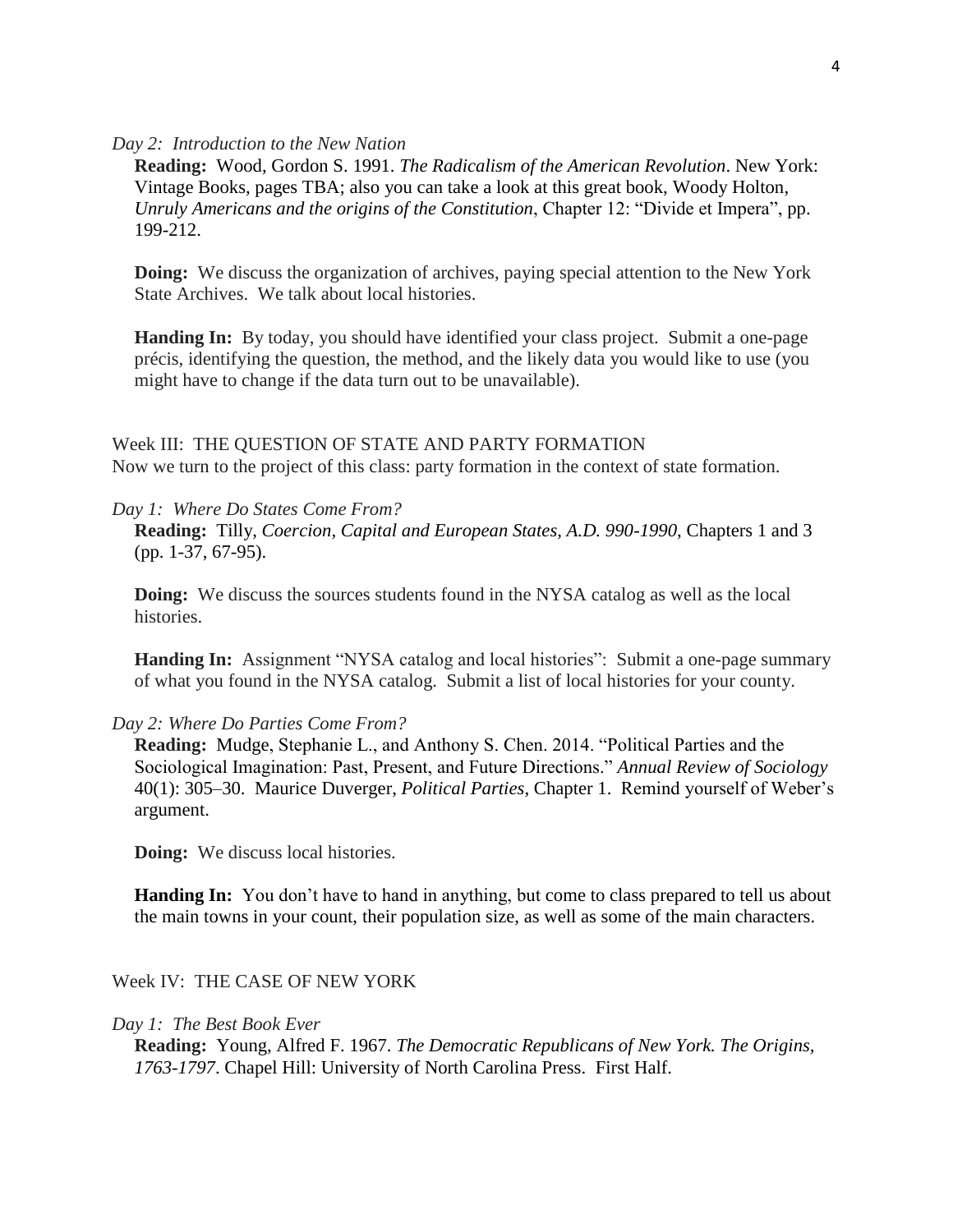**Doing:** We look at the world of New York politics through the lens of aggregate statistics.

**Handing In:** Submit an excel sheet with the codings of the first part of your assigned minutes. Also, bring at least one argument that you distilled from one of the local histories of your county to class, even if you aren't yet sure if it's true.

### *Day 2: The Best Book Ever*

**Reading:** Young, Alfred F. 1967. *The Democratic Republicans of New York. The Origins, 1763-1797*. Chapel Hill: University of North Carolina Press. Second Half.

**Doing:** We look at the world of New York politics through the lens of a primary document.

## Week V: THINKING IN TERMS OF CLASS AND IDEOLOGY

### *Day 1: General*

**Reading:** Lipset and Rokkan, *Party Systems and Voter Alliances*, 1967, 23-56\*; Hoffman, Mark A. 2019. "The Materiality of Ideology: Cultural Consumption and Political Thought after the American Revolution." *American Journal of Sociology* 125:1, 1-62. We expect most students to be familiar with Marx. If you think you need a refresher, read: *18th Brumaire* and/or *German Ideology*, the "Feuerbach" section reprinted in, e.g., the *Marx-Engels Reader*.

**Doing:** We discuss students' experience with the collective coding project. In groups of two, students compare their codings. This involves the "breakout" function on Zoom and we will see how good it works!

### *Day 2: Case specific*

**Reading:** Charles Beard, *An Economic Interpretation of the Constitution*, Chapter 2 (19-51). Buel, Richard. 1972. *Securing the Revolution: Ideology in American Politics, 1789–1815*, Chapter 1 (p. 8-27).

**Doing:** We look at information on occupation in our database. We develop questions for the "occupation and wealth" assignment which is due next Thursday.

## Week VI: THINKING IN TERMS OF NETWORKS AND FAMILIES

### *Day 1: General*

**Reading:** Julia Adams, "The Familial State: Elite Family Practices and State-Making in the Early Modern Netherlands," *Theory and Society*, Vol. 23, No. 4 (Aug., 1994), pp. 505-539; John Padgett and Christopher Ansell, "Robust Action and the Rise of the Medici," *American Journal of Sociology*, 1993. Note: these are two long articles! It is okay if you don't read the notes, and focus on the (awesome) arguments.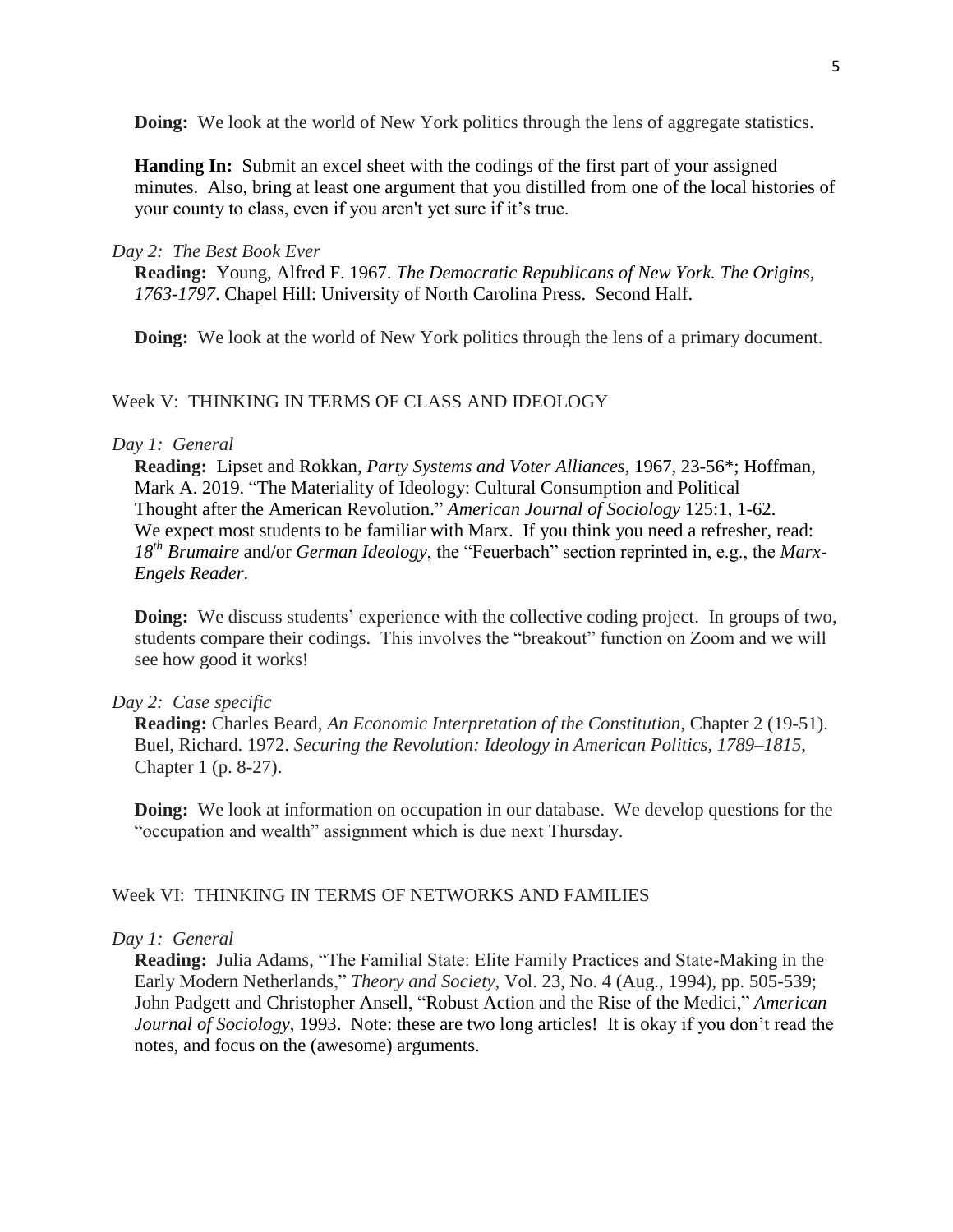**Doing:** We provide a short introduction to network data structures (edge lists, node lists, contingency tables) and programs for visualization. We introduce the kinship network database.

**Handing In:** Submit an excel sheet with the codings of the second part of your assigned minutes before class.

### *Day 2: Case specific*

**Reading:** Bonomi, Patricia U. 1971. *A Factious People. Politics and Society in Colonial New York*. Cornell University Press, Chapters 2 and 3. Note that while we are reading the portion on "interests," it is key that Bonomi follows families that have different constellations of interests. She had great genealogical diagrams in the back.

**Doing:** We discuss the "occupation and wealth" assignment. We develop questions for the "kinship" assignment which is due next Thursday.

**Handing In:** Assignment "occupation and wealth"

### Week VII: THINKING IN TERMS OF CAREERS

*Day 1: General*

**Reading:** Philip Gorski, *The Disciplinary Revolution*, Chapter 3.

**Doing:** We introduce the career database. We walk through different visualizations of the data and talk about what they show, their strengths and weaknesses.

#### *Day 2: Case specific*

**Reading:** McBain, Howard Lee. 1907. *De Witt Clinton and the Origin of the Spoils System in New York*, Ch 1 (pp. 11-15 and 26-42), Ch 2 (43-68) recommended.

**Doing:** We discuss the "kinship" assignment. We develop questions for the "careers" assignment which is due next Thursday.

**Handing In:** Assignment "kinship"

### Week VIII: THINKING IN TERMS OF PRACTICES

### *Day 1: General*

**Reading:** Reed, Isaac Ariail. 2019. "Performative State-Formation in the Early American Republic." *American Sociological Review* 84(2):334-367.

**Doing:** We discuss students' experience with the collective coding project.

**Handing In:** Submit an excel sheet with the codings of the third part of your assigned minutes before class.